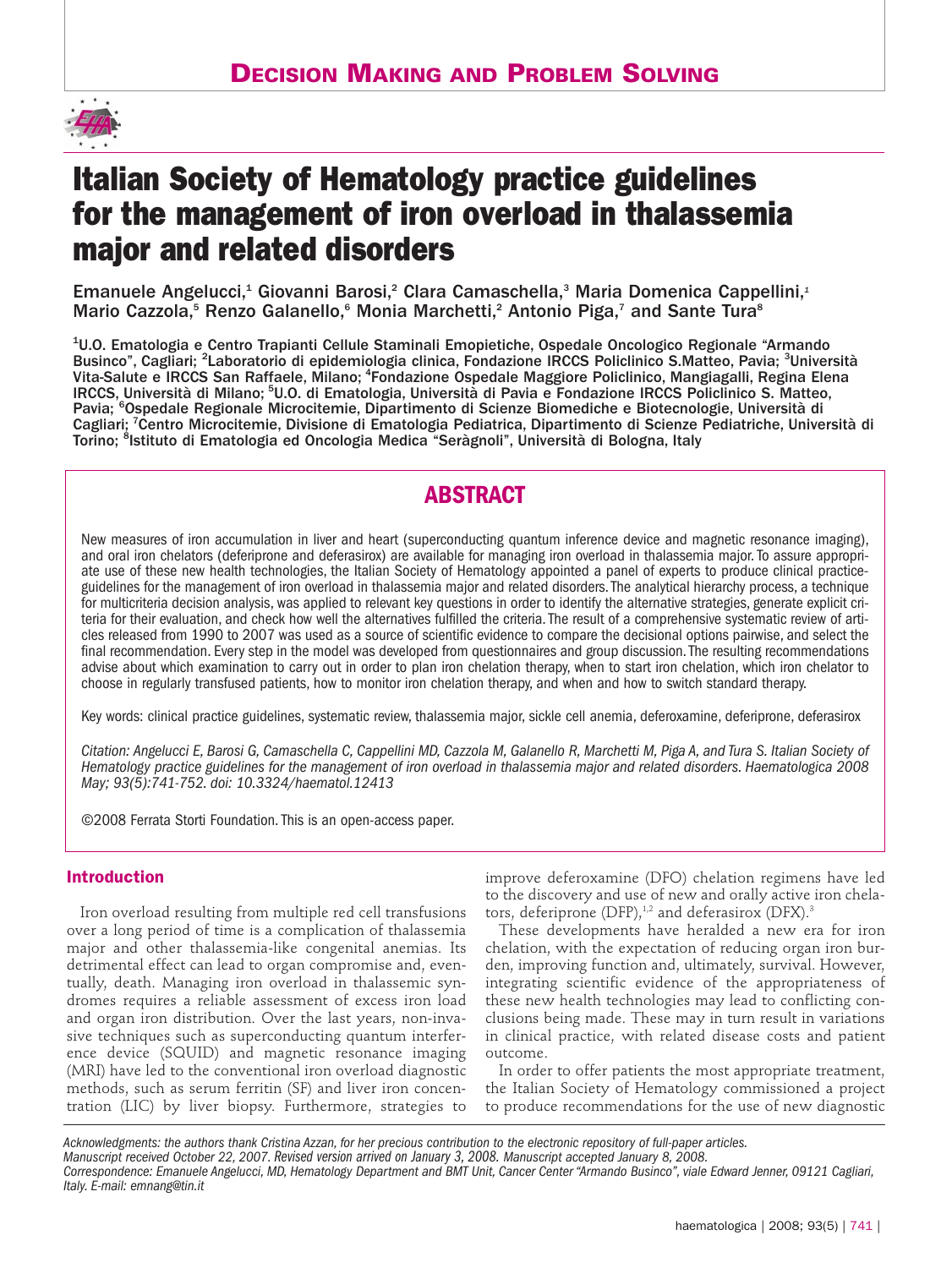technologies and iron chelators in thalassemia major and related disorders. Thalassemia in Italy is still a major health problem, and Italian hematologists caring for patients with thalassemia are largely involved in the development and appraisal of new diagnostic techniques and in clinical research on the effectiveness of new chelators.4–11This has produced a group of acknowledged experts that have a comprehensive mastery of scientific and practical information that can give the most appropriate judgment.

Providing recommendations for management of iron overload in thalassemic syndromes today must involve decisions which are multifactorial in nature, and whose metrics are variable and difficult to define accurately. In an attempt to consider all the factors that may affect these decisions, analytical hierarchy process, a multiple-criteria decision-making technique, $12,13$  was applied in this study. The final aim of the project was to support the clinical practice of hematologists, transfusionists and internists who care for patients with thalassemia major and related disorders.

# **Design and Methods**

#### *Organization*

Two chairmen (*ST* and *GB*) appointed an expert panel of eight senior hematologists, selected for their expertise in research and clinical practice of thalassemia or other iron loading disorders, and an advisory committee chaired by two clinicians expert in clinical epidemiology (*GB* and *MM*) to support the systematic review of literature and to guarantee the methodology of the process.

#### *Framing the domain of recommendations*

During an initial meeting, the expert panel agreed on the aim of the project: to develop recommendations for the optimal treatment of iron overload in patients with thalassemia major. The expert panel agreed that the recommendations produced should be valid in the context of thalassemia major and related disorders, such as HbE/thalassemia, and sickle cell anemia.

The areas of major concern in the management of iron overload in thalassemia major and related disorders were selected by generating and rank-ordering clinical key-questions using the criterion of clinical relevance, i.e. impact on the management of patients and risk of inappropriateness, through iterative questionnaires (Delphi process).<sup>14</sup> The five candidate keyquestions that ranked highest formed the set of questions of the present guidelines.

#### *Literature inquiry and evidence analysis*

The advisory committee performed MEDLINE, EMBASE and Cochrane Databases searches of English-language literature using pertinent Medical Subject Headings (MeSH) and terms. The electronic databases were initially searched in April 2006 (period covered: from January 1990 through March 2006), and

the search was updated in April 2007. Additionally, the proceedings of the latest annual meetings were searched for relevant unpublished evidence. Investigators and pharmaceutical companies identified as being active in the field were asked to provide unpublished data or studies.

Two reviewers independently appraised and extracted details of selected articles that addressed the methods of measuring iron overload and the therapy of iron overload in thalassemia major, sickle cell anemia and congenital transfusion-dependent anemias using standardized extraction forms. For therapy studies, the following items were extracted: place of publication, study characteristics, population characteristics, detailed nature of intervention, comparator, concealment of allocation and outcomes. The study design was graded using the grading system elaborated by the Scottish Intercollegiate Guideline Network (SIGN), which grades at the top metanalyses and randomized clinical trials.15 For studies evaluating tests, the following items were extracted: prospective or retrospective design, inclusion of consecutive patients, time when the test was carried out, number of patients, gender, age, duration of therapy. For studies evaluating the prognostic value of tests, validity of selected articles was assessed according to whether the study group was well-defined, the population representative, the criteria of patient selection defined, adequate follow-up, and outcome definition. No grade of methodological quality was given since no score received general agreement. Narrative synthesis methods were then used to integrate findings into descriptive summaries.

#### *Framing the decision model*

For each of the defined key-questions, we framed the decision process needed to arrive at the final recommendation as an analytical hierarchy process. For each of the key questions, a set of candidate alternative decisions was proposed by the expert panel in a Delphi process.14 The appropriateness of candidate options was determined by comparing them according to criteria that were explicitly generated in order to make clear the expert's judgments regarding which considerations are pertinent and their relative importance. Using a bottom-up approach, comparison of the options was made according to their ability to fulfill one of the selected criteria. This part of the process took place in consensus meetings using the nominal group technique, i.e. a face to face ordered group discussion process.16 Literature-derived evidence analysis was extensively used in this process to support the decision. If 80 percent or more of consensus about which of the two alternatives to select was reached, the selected alternative was subsequently submitted to pairwise comparisons with the next option of the group until every pair of options was evaluated. The final list of options formed the core of the recommendations. Recommendations on therapy were graded according to SIGN.<sup>15</sup>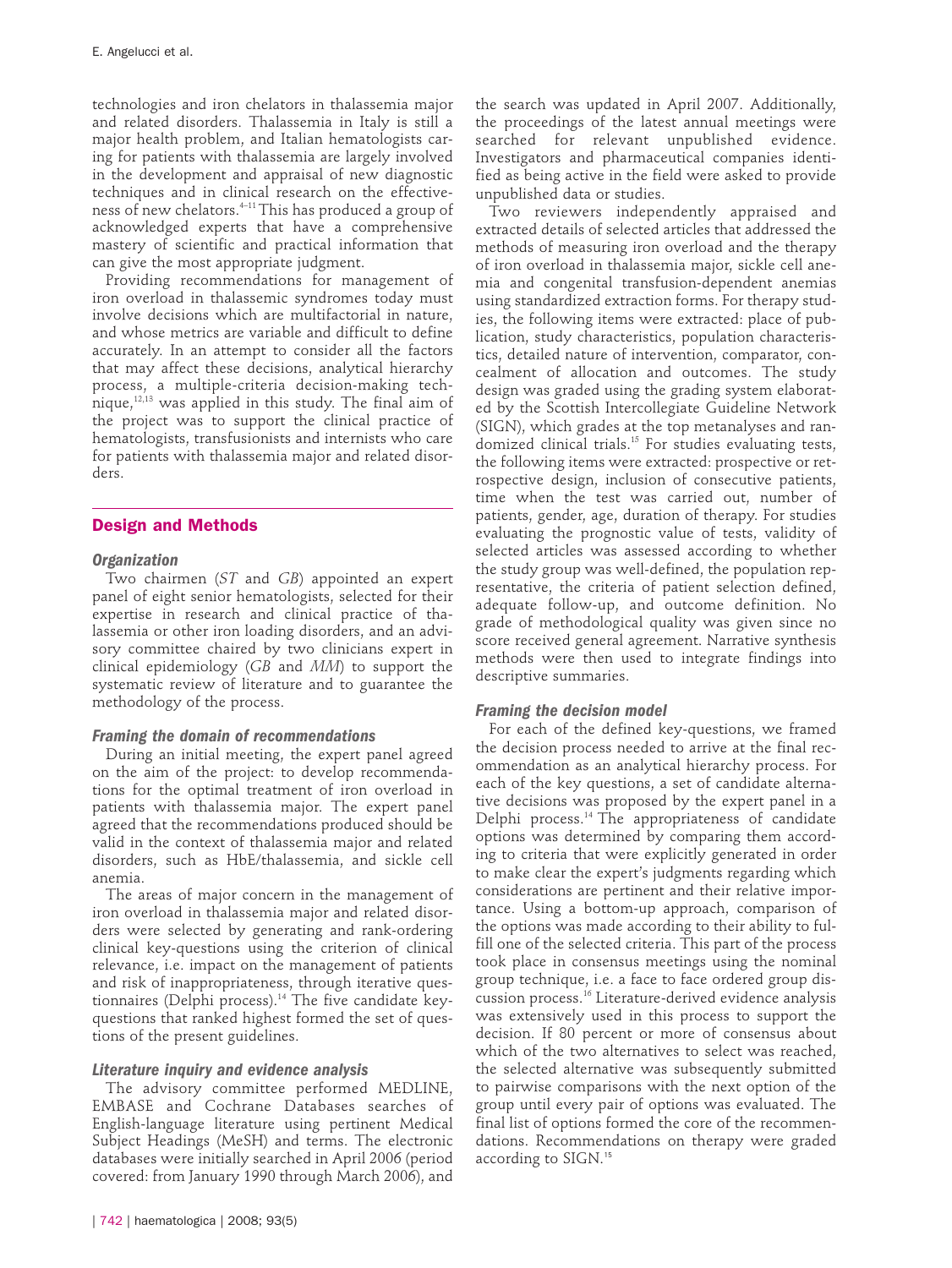### **Results**

## *Measures of body iron load requiring initiation of iron chelation therapy*

The expert panel concluded that, in general, in children regularly transfused and who have a well known transfusional history, the selected decision criteria for recommending iron tests were accuracy, safety, availability and cost of quantitative methods for measurement of small body iron load. The competing options included SF, LIC measured by biopsy, SQUID or MRI.

Since it was documented that LIC by biopsy and total body iron stores were highly correlated (R=0.98;  $p=$  ≤0.001),<sup>17</sup> liver biopsy was considered the gold standard for measurement of total body iron. Nine studies with more than 10 patients that analyzed the accuracy of SF were selected (Table 1).<sup>4,9,18-24</sup> Strong linear correlation ( $\mathsf{R}^2$ =approximately 1.0), enabling precise quantitative estimation of body iron content, was demonstrated in one study<sup>20</sup> but only in patients without a histological picture of liver hepatitis. There was good linear correlation ( $\mathbb{R}^2$  >0.5) in four out of the remaining studies<sup>17,18,23,25</sup> but in one of them, only in patients with lower iron burden.<sup>18</sup> Quality limitation of the studies were sample size (only four studies had analyzed more than 100 patients), and directness (all of them analyzed a population of patients who had started iron chelation therapy and included patients with high iron burden).

Two studies that evaluated the accuracy of LIC by SQUID were selected.<sup>7,25</sup> Strong linear correlation ( $\tilde{R}^2$ approximately 1.0) between LIC by biopsy and SQUID was demonstrated in one of them.25 However, in the larger study group,<sup>7</sup> correlation was poor  $(R^2=0.21)$ , and LIC by biopsy was generally greater than by SQUID. Nine studies of at least 10 thalassemic patients that evaluated the accuracy of measurement of LIC by MRI, and included a quantitative measurement of MRI signal and a detailed description of the patient population were selected (Table 2).<sup>4,22,24,26-32</sup> Strong linear correlations ( $R^2$ =approximately 1.0) were demonstrated in four studies.4,27-29 The best result was obtained with the R2 methodology which resulted in a curvilinear relationship between R2 and LIC by biopsy over the entire clinically relevant range of LICs.<sup>31</sup> In two studies, the correlation between T2-T2\* and LIC by biopsy was less close in patients with fibrotic livers than in those non-fibrot- $\int_{1}^{\infty}$  4,28

The expert panel concluded that, in general, the consistency of the results from studies aimed at meas-

| Table 1. Studies reporting the correlation between serum ferritin evaluation and measurements of body iron content in thalassemia |  |  |  |  |  |
|-----------------------------------------------------------------------------------------------------------------------------------|--|--|--|--|--|
| major and related disorders.                                                                                                      |  |  |  |  |  |

| First author.<br>year (reference) | Patients<br>studied                                            | Number of patients<br>with thalassemia major<br>or related disorders | Method of body iron<br>content measurement<br>as standard | <b>Body</b> iron<br>content                                                                                                                       | Iron<br>chelation<br>started | Corrected<br>for viral<br>hepatitis | R <sup>2</sup>                                                                                               |
|-----------------------------------|----------------------------------------------------------------|----------------------------------------------------------------------|-----------------------------------------------------------|---------------------------------------------------------------------------------------------------------------------------------------------------|------------------------------|-------------------------------------|--------------------------------------------------------------------------------------------------------------|
| Letsky, 1974 <sup>18</sup>        | Thalassemia<br>major                                           | 19                                                                   | LIC by biopsy                                             | <b>NR</b>                                                                                                                                         | In all patients              | <b>NR</b>                           | 0.56                                                                                                         |
| Worwood, 1980 <sup>19</sup>       | Thalassemia<br>major                                           | 124<br>transfused                                                    | Number of units<br>of blood received                      | $198\pm110$ units<br>of blood                                                                                                                     | In some patients             | N <sub>0</sub>                      | Patients receiving<br>$<$ 100 units<br>of bood: 0.53<br>Patients receiving<br>$>100$ units<br>of blood: 0.01 |
| Aldouri, 198720                   | Thalassemia<br>major                                           | 51                                                                   | LIC by<br>biopsy                                          | $0.6 - 6.5$ mg Fe/g d.w.                                                                                                                          | Yes                          | Yes                                 | 0.92 for grades 1<br>and 2 hepatitis;<br>0.60 for grade<br>3 hepatitis                                       |
| Mazza, 1995 <sup>21</sup>         | Thalassemia<br>major                                           | 33                                                                   | LIC by<br>biopsy                                          | 1.6-31 mg Fe/g d.w.                                                                                                                               | Yes                          | N <sub>0</sub>                      | 0.36                                                                                                         |
| Angelucci, 1995 <sup>4</sup>      | Thalassemia<br>major                                           | 103                                                                  | LIC by<br>biopsy                                          | From $32.5 \pm 14 \mu \text{mol/g}$ Fe/g d.w.<br>(histological grade =absent)<br>to $417\pm150$ umol/g Fe/g d.w.<br>(histological grade = severe) | <b>NR</b>                    | N <sub>0</sub>                      | 0.10                                                                                                         |
| Bonetti, 1996 <sup>22</sup>       | Thalassemia major                                              | 30                                                                   | LIC by biopsy                                             | 1.1 to 27 mf Fe /g d.w.                                                                                                                           | Yes                          | <b>NR</b>                           | 0.38                                                                                                         |
| Telfer, 2000 <sup>23</sup>        | Thalassemia major                                              | 42                                                                   | LIC by biopsy                                             | <b>NR</b>                                                                                                                                         | <b>NR</b>                    | <b>NR</b>                           | 0.72                                                                                                         |
| Voskaridou, 2004 <sup>24</sup>    | Thalassemia major<br>and intermedia and<br>sickle cell disease | 80                                                                   | LIC by biopsy                                             | 8.86±2.98 mg/g d.w.                                                                                                                               | All patients                 | <b>NR</b>                           | $0.36$ in<br>thalassemia major:<br>0.65 in sickle<br>cell disease                                            |
| Cappellini, 2006 <sup>9</sup>     | Thalassemia major                                              | <b>NR</b>                                                            | LIC by biopsy                                             | <3 mg Fe/g dw<br>$>14$ mg Fe/g dw                                                                                                                 | 97.4%                        | <b>NR</b>                           | 0.39                                                                                                         |

*LIC: liver iron content; NR: not reported.*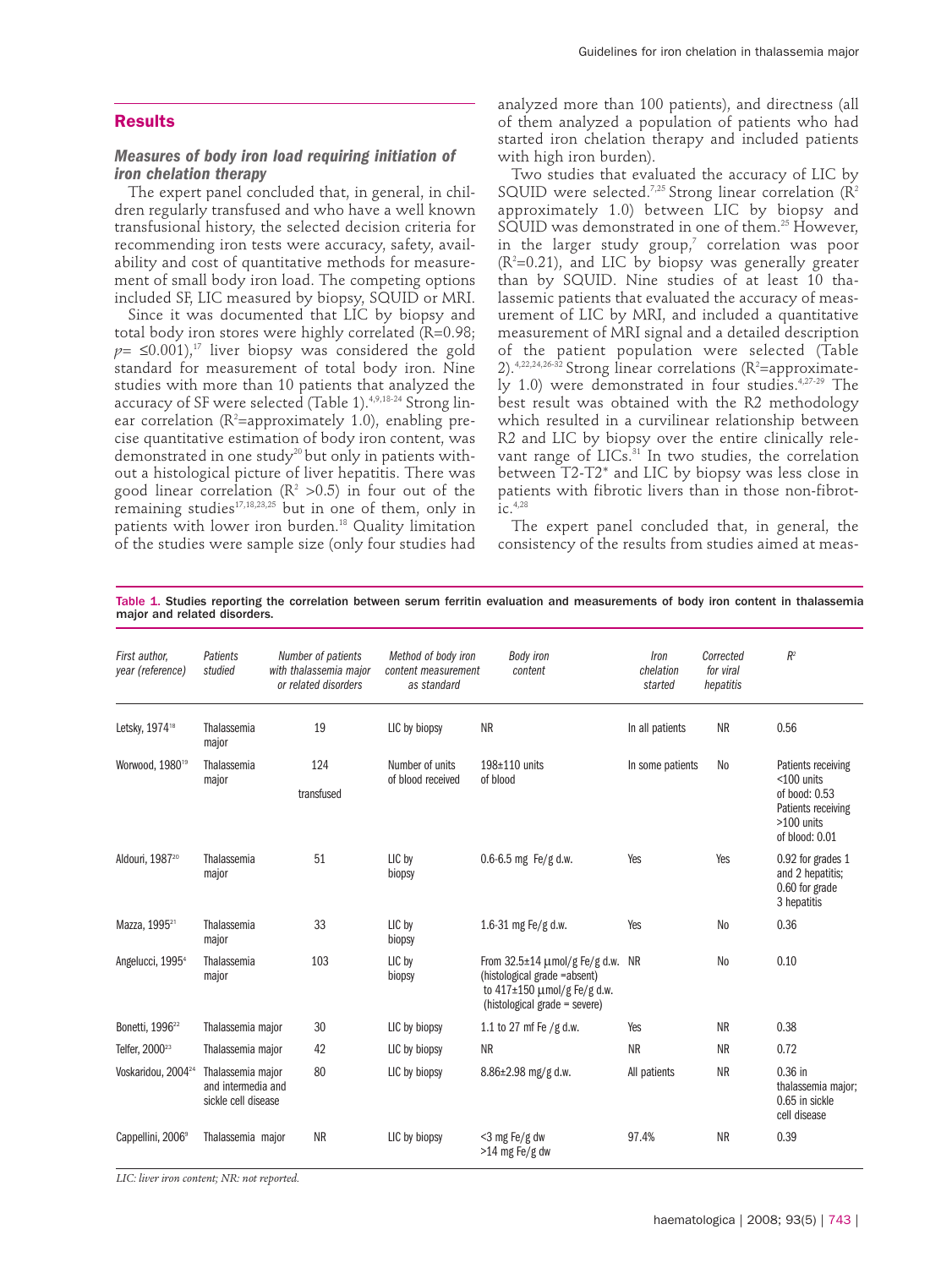| Reference                               | Population                                                                                                   | Number of patients<br>with thalassemia major or<br>related disorders | <b>MRI</b> index   | LIC measured by biopsy<br>(mg Fe/g d.w.) | $R^2$                                                                                                                                           |
|-----------------------------------------|--------------------------------------------------------------------------------------------------------------|----------------------------------------------------------------------|--------------------|------------------------------------------|-------------------------------------------------------------------------------------------------------------------------------------------------|
| Gomori, 1991 <sup>26</sup>              | <b>B-thalassemia</b>                                                                                         | 10                                                                   | $1/T2$ and $1/T2*$ | 3.18-8.95                                | 0.86 for 1/T2 and 0.38<br>for $1/T2*$                                                                                                           |
| Papakonstantinou,<br>1995 <sup>27</sup> | <b>B-thalassemia</b>                                                                                         | 40                                                                   | $1/T2$ and $L/M$   | 2.32-18                                  | 0.94 for 1/T2 and 0,59 for L/M                                                                                                                  |
| Bonetti, 1996 <sup>22</sup>             | B-thalassemia major                                                                                          | 30                                                                   | T <sub>2</sub>     | $1.1 - 27$                               | 0.67                                                                                                                                            |
| Angelucci, 1997 <sup>4</sup>            | <b>B-thalassemia</b>                                                                                         | 43                                                                   | T <sub>2</sub>     | <b>NR</b>                                | 0.98 in patients without<br>liver fibrosis or cirrhosis:<br>0.72 in patients with                                                               |
| Anderson, 2001 <sup>28</sup>            | <b>B-thalassemia</b>                                                                                         | 27                                                                   | $T2*$              | <b>NR</b>                                | liver fibrosis or cirrhosis<br>0.86 in patients without<br>liver fibrosis or cirrhosis:<br>0.66 in patients with<br>liver fibrosis or cirrhosis |
| Voskaridou, 2004 <sup>24</sup>          | B-thalassemia, sickle cell disease,                                                                          | 106                                                                  | T <sub>2</sub>     | $8.86 \pm 2.98$                          | 0.67                                                                                                                                            |
| Ooi, 2004 <sup>29</sup>                 | <b>B-talassemia patients</b>                                                                                 | 22                                                                   | T1 and T2          | $7.23 \pm 3.68$                          | 0.58 for liver T1; 0.42 for liver T2                                                                                                            |
| Wood, 2005 <sup>30</sup>                | Thalassemia major,<br>thalassemia intermedia.<br>aplastic anemia, hemochromatosis,<br>heme-metabolism defect | 99                                                                   | R2                 | 1.3-32.9                                 | 0.94                                                                                                                                            |
|                                         |                                                                                                              |                                                                      |                    |                                          |                                                                                                                                                 |
| St Pierre, 2005 <sup>31</sup>           | Hereditary hemochromatosis,<br>thalassemia major, Bthal/Hb E                                                 | 50                                                                   | R <sub>2</sub>     | $0.3 - 42.7$                             | 0.96 (all patients)                                                                                                                             |
| Christoforidis, 2007 <sup>32</sup>      | Thalassemia major                                                                                            | 26                                                                   | T <sub>2</sub>     | <b>NR</b>                                | 0.754                                                                                                                                           |

#### Table 2. Studies reporting the correlation between liver iron content by biopsy and by magnetic resonance imaging.

uring the accuracy of SF was poor. However, reliable measurements could be obtained in patients with lower iron burden. Consistency of the results from studies measuring the accuracy of LIC by SQUID was poor and underestimation of LIC was a critical factor. MRI methods, at variance, were consistently correlated with LIC by biopsy. The precision of liver MRI measurement was dependent on the amount of iron in the liver, liver fibrosis, sequence and calibration factors. The expert panel agreed that there is no evidence that SQUID or MRI methods are more accurate than SF in measuring the limited amount of body iron in early transfused, non-chelated patients.

In patients whose transfusional history is not known and iron burden may not be predicted by the transfusional iron intake, the criterion the expert panel selected for deciding which measurement was necessary before starting a new chelation therapy was the accuracy in revealing the total iron burden in patients who may have severe iron overload. In this decision, safety, availability and cost of the measurement were considered of minor importance. Evidence analysis on the correlation between SF, SQUID and MRI imaging and LIC by biopsy was reconsidered in this setting (Tables 1 and 2). The panel concluded that SF is not sufficient to demonstrate high body iron content accurately.

#### *Recommendations*

*Patients with thalassemia major or related disorders in the early transfusional period, and with a known transfusional history, need to have serum ferritin levels determined 1-2 months apart in order to have a baseline value of iron load to use for initiating iron chelation therapy.*

*Patients over 5 years of age and with an unknown previous transfusion history and/or inappropriate chelation therapy should have both serum ferritin and liver iron concentrations determined in order to plan iron chelation therapy.*

*Liver iron biopsy with iron measurement by atomic absorption spectroscopy remains the gold standard for the assessment of liver iron concentration. Evidence of the accuracy of non- invasive methods for assessment of liver iron concentration is sufficient to recommend MRI technology as a feasible alternative to liver biopsy. R2 sequences and individual local calibration are recommended. SQUID remains a method to be reserved for experimental use since there is no calibration homogeneity and liver iron concentration could be underestimated.*

#### *When to start iron chelation therapy*

The panel identified as criterion for deciding the best time to start iron chelation that of avoiding a transfusional iron load that could produce end-organ damage. The literature revision was addressed to studies that compared the outcomes of chelation therapy which were started at different times.

There are no quantitative trials that prospectively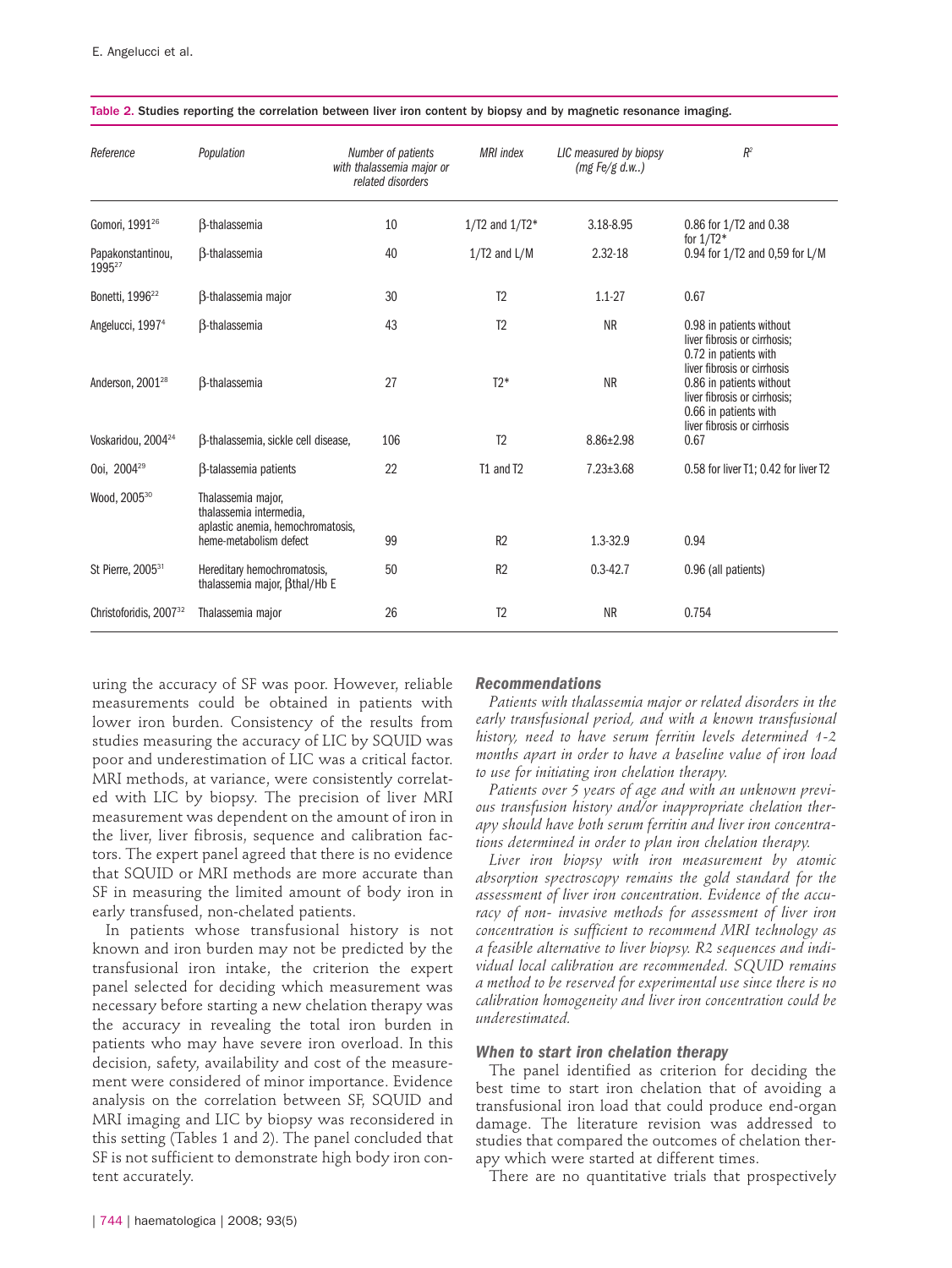compared the outcomes of the disease according to the patients' age, transfusional load, or iron measurements at the start of chelation therapy. Four observational, retrospective outcome studies were analyzed.33-37 The panel concluded that there is good evidence of the relevance of age and SF values as indicators for deciding to start chelation therapy. However, evidence of the optimal thresholds values of such parameters is lacking. The panel therefore made its decision according to the principles of good clinical practice.

# *Recommendation*

*The panel judged that in children who have been regularly transfused, iron chelation should be started after they have received more than 10 units of blood, or with serum ferritin levels of over 1000 ng/mL. In patients with an unknown previous transfusional history or inappropriate chelation therapy, iron chelation should be started when liver iron content is over the normal range of the method used.* 

## *First-line therapy in regularly transfused patients*

The criteria for selecting the iron chelating agent for prophylactic use in regularly transfused patients were long-term efficacy and safety of the chelator along with the expected compliance with therapy. Selected studies should have a comparative design, include participants showing little evidence of iron overload without end-organ damage, and, in principle, the tested drugs should be given from the beginning of chelation therapy. Therefore, this review arbitrarily excluded studies in which, when comparing drugs, the mean or median value of SF was greater than 2,000 ng/mL or LIC by biopsy greater than 7 mg Fe/g dry weight (d.w.). An additional exclusion criterion was an excessive hepatic or cardiac iron load as the reason for starting the comparative iron chelation.

Eight studies which compared DFP to DFO were selected<sup>10,32,37-43</sup> (Table 3). Some of them did not meet the inclusion criterion of SF lower than 2,000 ng/mL. However, all of them met the criterion of LIC lower than 7 mg Fe/g d.w. No study included patients at the beginning of chelation therapy. Altogether, 231 evaluable patients received DFP or DFP plus DFO and 266 received DFO alone.

No study evaluated mortality as an outcome. Five trials evaluated cardiac function:38-42 in three of them there was no significant difference in the mean improvement in left ventriculum ejection fraction,<sup>38</sup> ventriculi shortening fraction,<sup>39</sup> or left ventricular mass index between the two groups.<sup>40</sup> In two studies,  $41,42$ there was a significant difference between treatment groups with respect to changes in left ventricular ejection fraction. Six studies evaluated the change in LIC from baseline to the end of the trial.<sup>10,32,37,38,41,42</sup> In two of them, mean LIC reduction was greater in the DFP or DFP plus DFO treated participants than in those receiving DFO alone.38,42 However, different levels of LIC at baseline, and the use of different techniques to assess LIC among the trials reduced the consistency of the results. Assessment of myocardial iron load reduction was a measure of efficacy in six trials.<sup>32,38-42</sup> In five

of them, $31,39-42$  the increase in MRI T2\* (therefore reduction in myocardial iron content) was greater in DFP or DFP combined with DFO, than in DFO-treated patients. Mean change in SF from baseline to end of the trial was available in six studies,<sup>10,32,39,41,42</sup> showing that the difference was not statistically significant in five, while the between-group difference was significant in favor of the combined treatment group in one trial.42

Compliance was significantly better in the DFP group than that in the DFO-treated group in one trial, $37$  but was similar in two other trials.<sup>10,32</sup> The ability to compare data on compliance was limited by the different measurement methods used. Safety was an end-point of all but three trials.<sup>32,39,40</sup> Safety review documented that 7 out of 167 (4.19%) patients treated with DFO interrupted the treatment because of side effects compared with 10 out of 155 (6.45%) treated with DFP or combined therapy. Neutropenia was reported in 1 out of 167 patients treated with DFO (0.59%) and 4 out of 152 with DFP or combined therapy (2.6%). Neither difference was statistically significant. One agranulocytosis was reported in DFP treated patients.<sup>37</sup>

Two randomized controlled studies comparing DFX to DFO and reporting separate results among patients with low iron burden were selected in this section.<sup>9,43</sup> LIC modification was the main endpoint of the studies. In one study of thalassemic patients,<sup>9</sup> those entering the trial with a LIC less than 7 mg Fe/g d.w., therefore taking low doses of DFX (5-10 mg/kg/d), resulted in an increase in LIC and SF in both arms. In the other study of sickle cell disease,<sup>43</sup> patients entering the trial with a LIC less than 7 mg Fe/g d.w., showed a statistically significant reduction of LIC only with DFX in the dose cohort of 10 mg/kg/d. No significant changes in SF were observed. Adverse events resulted in drug discontinuation in 5.3% of patients on DFX and 3.2% of patients on DFO, but the difference was not statistically significant. Compliance was measured as an endpoint in sickle cell disease patients,<sup>43</sup> indicating a high adherence to both treatment regimens. Satisfaction with treatment was separately reported in thalassemic patients.<sup>44</sup> All patients receiving DFX were satisfied with treatment and found it to be more convenient than DFO.

The panel agreed that the evidence on the efficacy of DFP or DFX oral chelators with respect to DFO standard therapy in the prophylaxis of iron overload was limited by the short-term evaluation. There is no strong evidence that DFP alone or in combination with DFO is superior to DFO alone in removing iron from the body, as measured by SF or from the liver. Evidence that DFP is superior to DFO alone in preventing iron accumulation in the heart came from studies whose efficacy measurement was directed towards the removal of small amounts of iron from the heart and not towards the prophylactic use of therapy. Evidence points to ineffectiveness of DFX in removing iron from the liver when compared with DFO in patients with limited iron overload when used at the tested doses. Evidence in sickle cell anemia,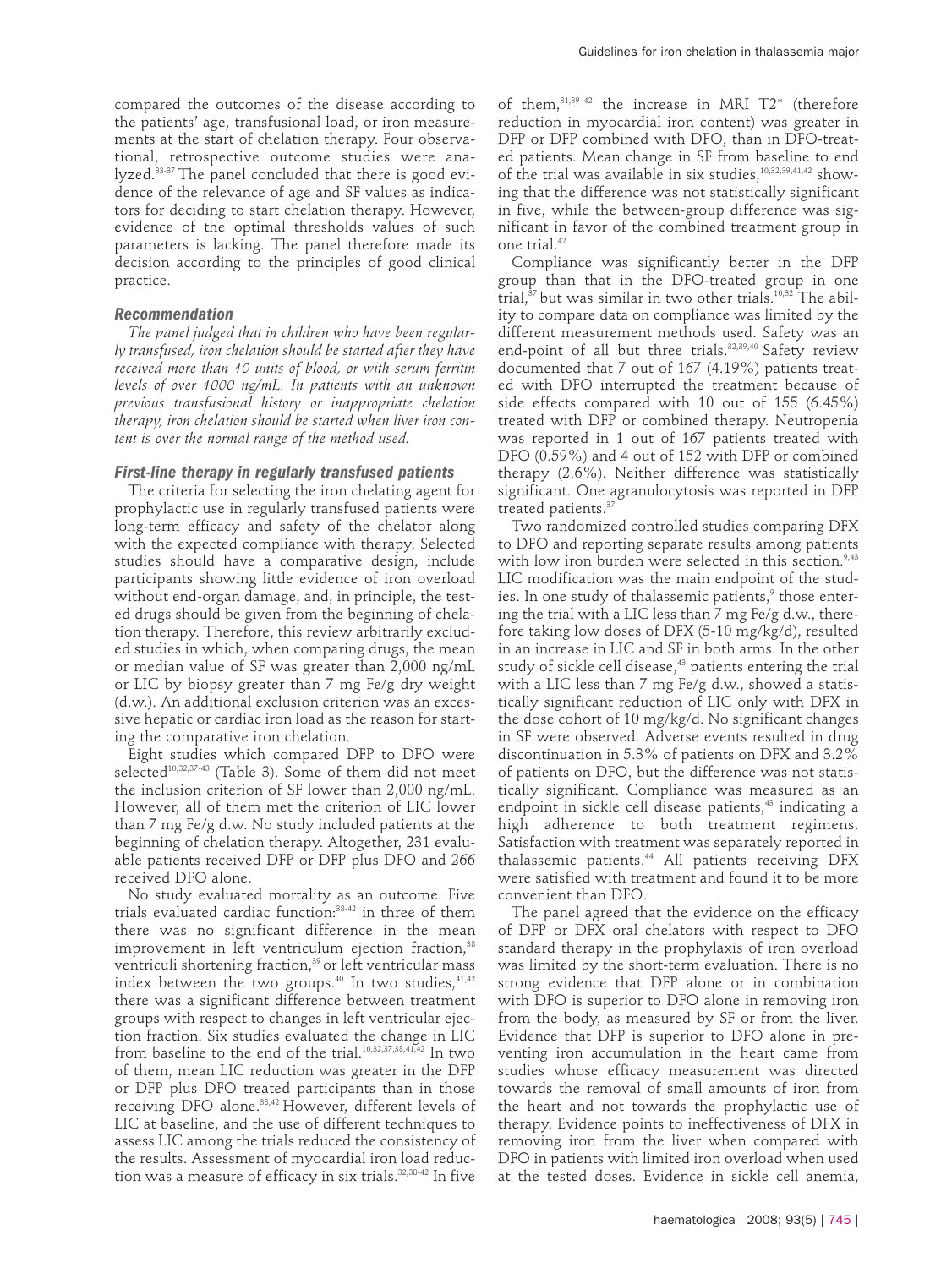|                                  | Study<br>arms                                                                | Drug<br>dosage                                                                                                                                                      | Design                                                                   | N. of patienst evaluated                                |                                                               |              | Age of<br>participants                                         | Allocation<br>concealment | Iron measures at baseline                  |                                                                        | <b>Observation</b><br>time | <b>Outcomes</b><br>measured                                                                                            |
|----------------------------------|------------------------------------------------------------------------------|---------------------------------------------------------------------------------------------------------------------------------------------------------------------|--------------------------------------------------------------------------|---------------------------------------------------------|---------------------------------------------------------------|--------------|----------------------------------------------------------------|---------------------------|--------------------------------------------|------------------------------------------------------------------------|----------------------------|------------------------------------------------------------------------------------------------------------------------|
|                                  |                                                                              |                                                                                                                                                                     |                                                                          | Thalassemia<br>major                                    | cell<br>disease                                               | Sickle Other | yrs.(mean)                                                     |                           | Serum ferritin<br>$(\mu$ g/L), mean<br>±SD | Liver iron<br>concentration<br>(mg/g d.w.),<br>$mean \pm SD$           |                            |                                                                                                                        |
| Olivieri<br>199737               | DFO/DFP                                                                      | $DF0 = 36.7 \pm 2.8$<br>mg/kg night<br>DFP=NR                                                                                                                       | <b>RCT</b>                                                               | $DFO=18$<br>$DFP=19$                                    | 0                                                             | $\mathbf 0$  | <b>NR</b>                                                      | No                        | NR*                                        | $DF0 = 6.9 \pm 0.9$<br>$DFP = 8.9 \pm 1.2$                             | max <sub>2</sub><br>yrs.   | LIC by<br>SQUID;<br>compliance<br>with treatment                                                                       |
| Maggio<br>200238                 | DFO/DFP                                                                      | DF0=50 mg/kg<br>during 12 h<br>for 5 days/week<br>DFP=75 mg/kg                                                                                                      | Parallel<br><b>RCT</b>                                                   | $DFO=73$<br>$DFP=71$                                    | 0                                                             | $\mathbf{0}$ | $DF0 = 21 \pm 4.2$<br>$DF0 = 20 \pm 5.3$                       | N <sub>0</sub>            | DF0= 2019±678<br>DFP= 2283±754             | DF0=3.36 ±5.4<br>$DFP = 3.5 \pm 2.9$                                   | $1$ yr.                    | SF; LIC by biopsy;<br>LIC and heart<br>iron content<br>by MRI;                                                         |
| Anderson<br>2002 <sup>39</sup>   | DFO/<br><b>DFP</b>                                                           | in three daily doses<br>DF0=37.4 mg/kg<br>on 5.1<br>days per week<br>via 24 hours<br>subcutaneous or<br>overnight infusion;<br>DFP=80.5 mg/kg<br>divided into three | Matched<br>case-control<br>study                                         | $DFO=30$<br>$DFP=15$                                    | $\mathbf 0$                                                   | $\mathbf 0$  | $DF0 = 29.4 \pm 7.1$<br>$DFP = 29.0 \pm 6.3$                   | N <sub>0</sub>            | DF0=1250±508<br>DFP=1236±651               | <b>ND</b>                                                              | $>$ 3 yrs.                 | heart function;<br>SF;<br>myocardial T2*;<br>liver T <sub>2</sub> <sup>*</sup> ;<br>left<br>ventricular<br>mesurements |
| Pepe,<br>200640                  | DFO/<br><b>DFP</b>                                                           | doses per day<br>$DFO = 50$<br>mg/kg via<br>subcutaneous<br>administration on<br>5 days/wk<br>DFP=75 mg/kg into                                                     | Matched<br>case-control<br>study                                         | $DFO=18$<br>$DFP=18$                                    | 0                                                             | $\mathbf{0}$ | $DFO=31\pm5$<br>$DFP = 29 \pm 10$                              | No                        | DF0=631±486<br>DFP=1174±911                | <b>ND</b>                                                              |                            | 3.7 years Liver T2*;<br>global heart T2*;<br>right<br>ventricular<br>EF%                                               |
| Pennel,<br>200641                | DFO/<br><b>DFP</b>                                                           | 3 doses/day<br>DF0=50<br>mg/kg/day for<br>at least 5 days<br>per week;<br>DFP=75 mg/kg/day                                                                          | Parallel RCT                                                             | $DF0=32$<br>$DFP = 29$                                  | 0                                                             | 0            | DF0=26.2±4.7<br>DFP=25.1±3.8                                   | Yes                       | DF0=2795±2441<br>DFP=1791±1029             | $DF0=6.32\pm5.8$<br>$DFP = 6.16 \pm 6.0$                               | 1 year                     | SF; LIC;T2*<br>heart, cardiac<br>function<br>and volumes                                                               |
| Galanello<br>200610              | DFO/DFO<br>alternated<br>to DFP<br>(DEP5 days<br>a week, DFO<br>other 2 day) | DFO alone=<br>$37.8 \pm 8.9$<br>mg/kg/day<br>Alternating therapy:<br>DF0 33.3±6.64<br>mg/kg,                                                                        | <b>RCT</b>                                                               | $DFO=30$<br>DFO alternated<br>to DFP=29                 | $\mathbf{0}$                                                  | $\theta$     | DFO 6.1<br>alone=19.8±6.1<br>DFP alternated to<br>DF0=18.7±4.8 | No                        | DF0=2257±748<br>DFP=2048±685               | $DF0=1.6\pm0.6$<br>DFO alternated to<br>$DFP = 1.6 \pm 0.7$            | 1 year                     | SF, LIC by SQUID                                                                                                       |
| Christoforidis,<br>200732        | DFO/<br>DF <sub>0</sub><br>plus DFP                                          | DF0=30-50<br>mg/kg 5-6<br>times per week<br>Combined<br>therapy=DF0: 30-50<br>mg/kg 3-4 times<br>per week, DFP:<br>75mg/kg/day                                      | Observational<br>prospective                                             | $DFO = 32$<br>DF0+DFP=16                                | $\mathbf{0}$                                                  | $\mathbf 0$  | $14.7 \pm 3.7$                                                 | N <sub>0</sub>            | $DFO = 1938$<br>DF0+DFP= 2303              | <b>NR</b>                                                              | 4 yrs.                     | SF; liver MRI;<br>myocardial MRI                                                                                       |
| Tanner,<br>200742                | DFO plus<br>DFP/DFO<br>plus<br>placebo                                       | DF0=40 to 50<br>mg/kg for<br>a minimum<br>of 5 nights<br>per week                                                                                                   | Randomized<br>placebo<br>controlled,<br>double blind<br>trial            | DF0=33;<br>DFP+DF0=32                                   | $\bf{0}$                                                      | $\mathbf 0$  | DF0=28.7±5.3<br>DF0+DFP=28.8±4.2                               | Yes                       | DF0=1574 (11%)<br>DF0+DFP=1379 (11%)**     | Liver T2*,<br>ms>19:<br>DF0=4.2 (0.52);<br>DFP+DF0=4.9<br>$(0.62)$ *** | 1 yr.                      | SF, Liver T2*,<br>myocardal T2*,<br>LV volumes<br>and function                                                         |
| Cappellini,<br>2006 <sup>9</sup> | DFO/<br>DFX                                                                  | DFP=75 mg/kg<br>DFO=from 20<br>to 35 mg/kg;<br>DFX=5-10 mg/kg                                                                                                       | Randomized<br>controlled<br>phase III<br>study<br>(subgroup<br>analysis) | DFO (LIC<7<br>$mg/g$ dw)=93<br>DFX (LIC<7<br>mg/gdw)=93 | $\pmb{0}$                                                     | $\mathbf 0$  | DF0=17.3±9.96<br>$DFX = 17 \pm 9.47$                           | No                        | NR                                         | LIC<7 mg/g dw                                                          | 1 yr.                      | SF; LIC by<br>biopsy;<br>net body iron<br>balance                                                                      |
| Wishinski,<br>200643             | DFO/<br><b>DFX</b>                                                           | DF0=20-30 mg/kg;<br>DFX=5-10 mg/kg;                                                                                                                                 | Randomized<br>phase II trial<br>(subgroup<br>analysis)                   | $\pmb{0}$                                               | DFO (LIC<7 0<br>$mg/g$ dw)=27<br>DFX (LIC<7<br>$mg/g$ dw) =68 |              | <b>NR</b>                                                      | No                        | DF0=2834<br>DFX=3460                       | <7                                                                     | 1 yr.                      | SF, LIC by<br>SQUID,<br>compliance<br>with treatment                                                                   |

#### Table 3. Studies included in the systematic review of iron chelators in patients with mild iron overload.

DFO: deferoxamine; DFP: deferiprone; DFX: deferasirox; SF: serum ferritin; LIC: liver iron content; MRI: magnetic resonance imaging; RCT: randomized controlled trial;<br>EF: ejection fraction; SQUID: superconducting quantum i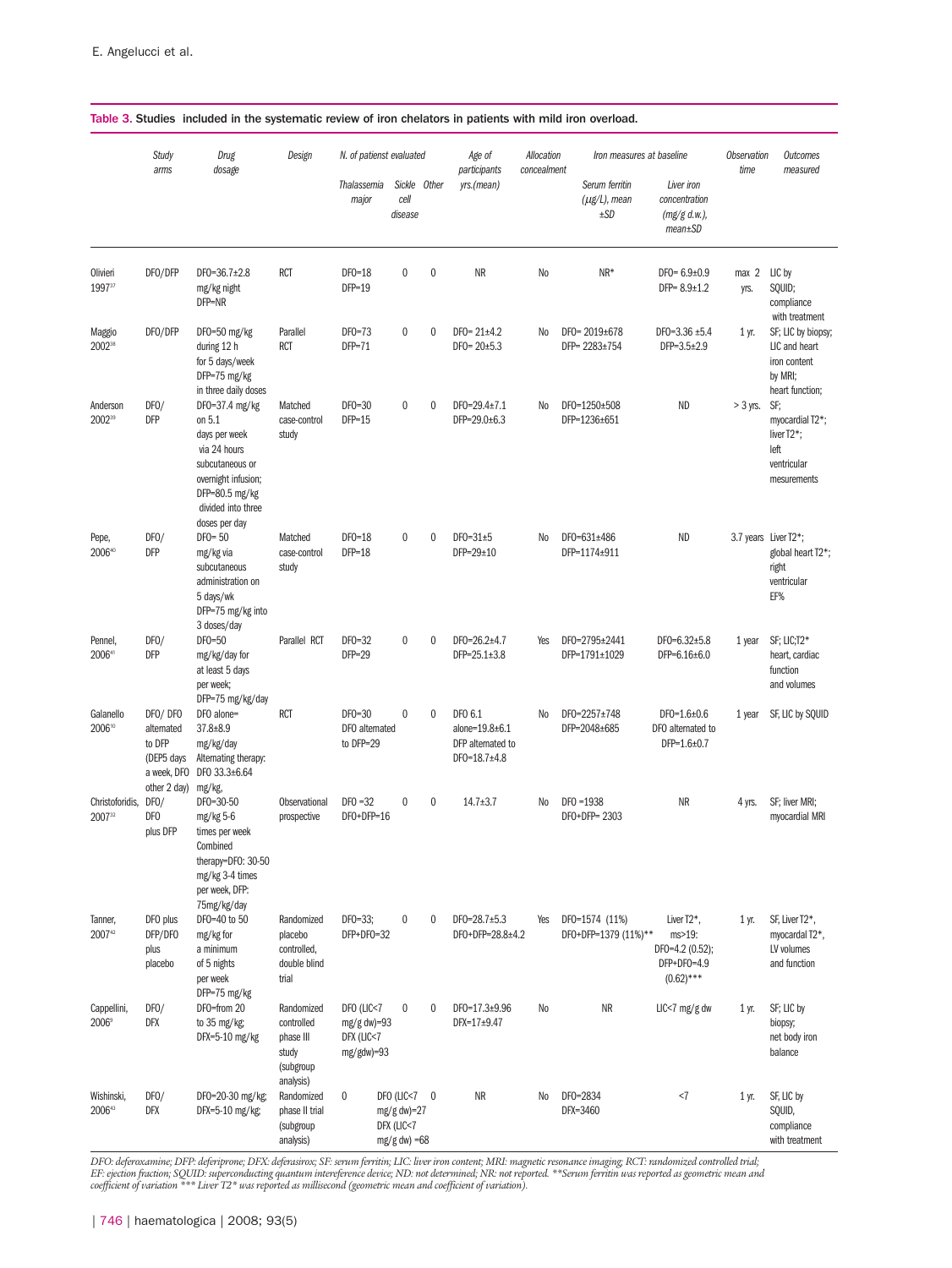however, pointed to better iron removal from the liver in patients with at least 3 mg Fe/g d.w. and with doses of at least 10 mg/kg. For all these reasons, existing evidence was judged insufficient to support the prophylactic use of new oral chelators in transfusional iron overload of thalassemia major or related disorders.

#### *Recommendation*

*Children who start iron chelation therapy before 6 years of age, when the body iron burden is always modest, and in whom the goal of chelation therapy is the prophylactic maintenance of iron balance, should receive iron chelation with deferoxamine (level D). The better compliance of oral compounds make these new drugs attractive. The option of oral chelators in first line therapy should, for the moment, be considered investigational and should only be performed within clinical trials or registries.*

#### *Monitoring iron chelation*

Monitoring patients during chelation therapy is aimed at avoiding both excessive iron deposition and excessive iron depletion, and allows the efficacy of therapy and the compliance to the chelator to be evaluated. The criterion the panel selected to use for deciding which is the best measurement for monitoring iron load during iron chelation therapy was the prognostic value of the test.

Studies including any sort of analysis of prognostic factors were selected. The prognostic value of SF was evaluated in six retrospective studies.<sup>33-36,45,46</sup> Hypogonadism, short stature, cardiac disease-free survival and death were the measured outcomes. For all the studies, study groups were judged well-defined, and the number of patients and the follow-up sufficient. However, the studies were judged to be limited by their different thresholds for SF value, and lack of a common definition of cardiac outcomes. The prognostic value of LIC by biopsy was evaluated in one retrospective analytical study<sup>45</sup> in which cardiac disease-free survival was significantly associated with initial LIC.

Monitoring cardiac function was shown to have prognostic value on symptomatic cardiac disease and death in three retrospective analytical studies, 35,47,48 while in another study it was not.<sup>49</sup> The validity of the studies was judged to be good for the number of patients and for the follow-up, but poor for the definition of cardiac outcomes. Two retrospective studies evaluated the prognostic value of measures able to monitor myocardial iron loading, $50,51$  reporting that subjects with a low myocardial T2\* were at risk of symptomatic heart failure and ventricular arrhythmias.

#### *Recommendations*

*Patients undergoing iron chelation should receive periodic monitoring of serum ferritin. With a trend of increasing serum ferritin or decreasing serum ferritin below 1,000 ng/mL, liver iron content should be assessed in order to avoid under- or over-treatment.* 

*Patients who have received determination of liver iron content before starting chelation therapy should repeat liver iron* *content every year during chelation therapy.*

*In patients with a poor chelation history or in which liver iron content documents non-optimal chelation therapy, T2\* MRI heart iron content should be monitored every year.* 

#### *Switching to an alternative iron chelation therapy in patients uncompliant, intolerant, or refractory to DFO therapy*

The criteria identified by the panel for switching to an alternative chelation therapy differed according to the clinical context. In patients with evidence of noncompliance to DFO or with severe adverse effects which preclude DFO continuation, but without evidence of severe iron overload, the panel decided that the criteria for selecting between alternative therapeutic approaches should be long-term efficacy, safety and compliance. The decision options were restricted between the two oral chelators DFP and DFX, and studies with a comparative design including patients showing little evidence of iron overload were analyzed (Table 3). No study directly compared the two oral iron chelators, therefore evidence for efficacy was taken indirectly from studies comparing the new oral chelators with DFO. Similarly, compliance and safety were first analyzed from these trials (as reported in the section on prophylactic chelation treatment). However, since safety was a highly influential criterion for the decision, the panel also considered studies without a comparative design but which evaluated the safety of oral iron chelators. Three cohort studies using the standard dose of 75 mg/day were analyzed for DFP including a total of 738 patients.<sup>52-54</sup> Post-marketing unpublished reports were taken into consideration for DFX (data on file kindly provided by Novartis). For DFP, the incidence of agranulocytosis and of severe neutropenia was of 0.5% and 4% respectively. There were reports of DFX recipients with hematologic disorders associated with marrow failure who developed neutropenia and thrombocytopenia, but the relationship between DFX with these events is uncertain. Long-term toxicity studies have now clarified that a serum creatinine increase from baseline is common during DFX therapy, but that this alteration never evolved into a true renal damage. Based on these safety considerations, the expert panel argued against the use of DFP as second-line therapy in patients without severe iron overload. For patients who develop severe iron overload during DFO therapy, the panel first provided a definition of how severe iron overload should be before a change in DFO iron chelation therapy is required. Since the panel identified SF, LIC and heart T2\* MRI as monitoring procedures, the literature revision was addressed to studies that compared the prognosis of patients at different values of these tests.<sup>33-36,45-49</sup> Only non-prospective studies, with an uncontrolled or unblinded design, and in which the cut-off values of the test were determined without test performance analysis, were available. The panel reconciled the discrepant results according to principles of good practice.

The panel agreed that the major criterion for selecting the therapy in patients who failed DFO standard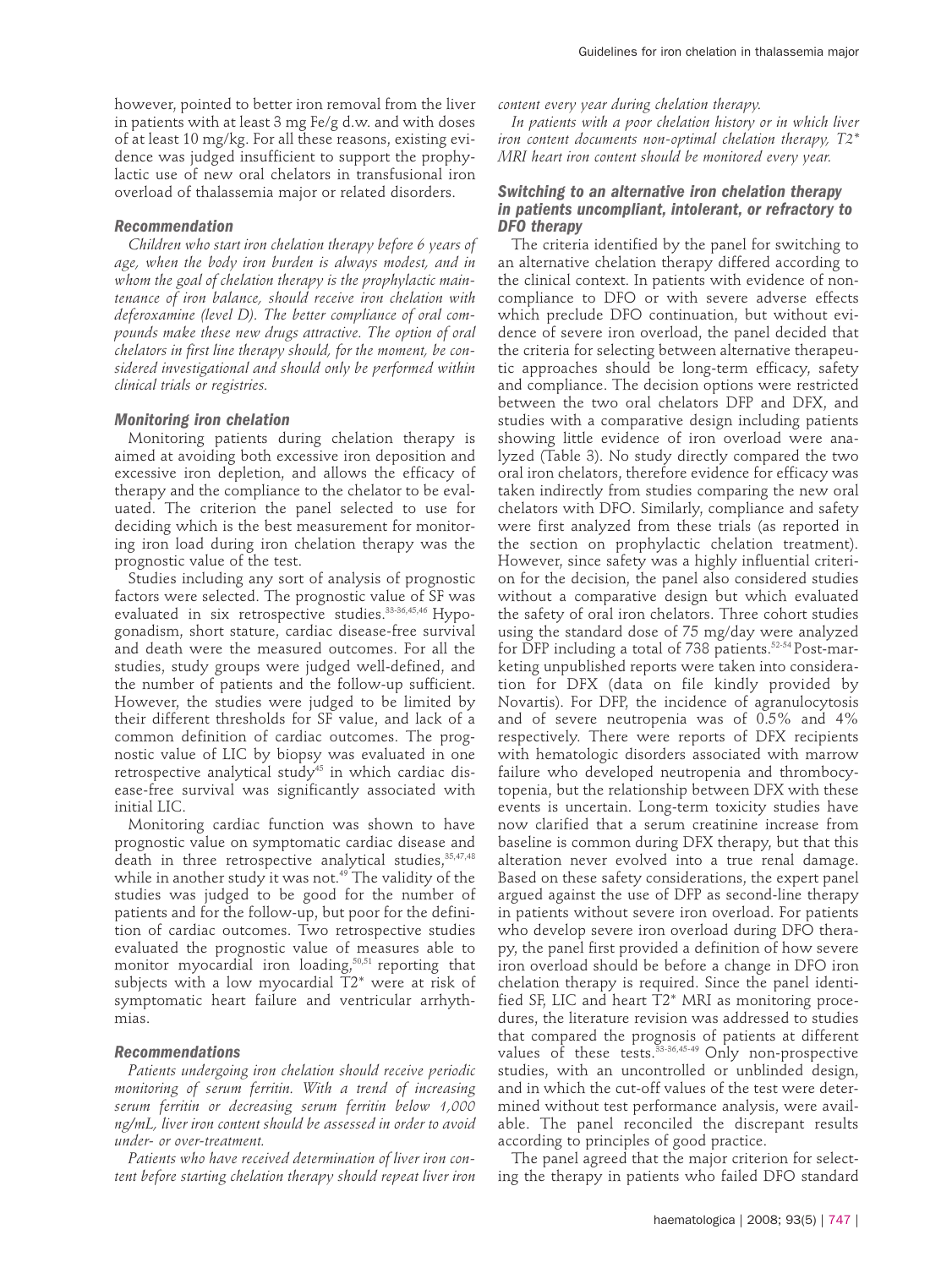therapy were the short- and long-term efficacy of iron removal of the alternative strategy. Compliance and safety were not considered to be important since iron chelation in this setting is a life-saving intervention. Literature reports two different approaches to an alternative chelation therapy. The first modality is DFO dose intensification. $55$  The second modality is changing DFO with DFP or DFX or adding DFP to DFO. These different modalities were the selected options the panel submitted for comparison in the decision model.

Analysis of evidence first considered studies with a comparative design including participants in which the comparative strategies were started after documentation of excessive iron burden, or end-organ damage due to previous chelation failure. No such studies included intensive DFO therapy. Eight studies comparing DFP to DFO were analyzed (Table 4).<sup>5,8,56-61</sup> Altogether, 563 evaluable patients received DFO and 370 DFP or DFP plus DFO. The maximum observation time was nine years.<sup>8</sup> Two studies evaluated survival as an outcome.<sup>5,8</sup> In the first, time-to-event analysis noted 52 cardiac events, including 10 deaths, in patients while on DFO and no events while on DFP.<sup>8</sup> In the other study, $5$  none of the 54 patients treated with DFP died, while 4 out of the 75 patients treated with DFO died during the study period. Cardiac events were the outcome of two studies.<sup>5,8</sup> More cardiac events occurred while on DFO, and the analysis of cardiac disease free survival over the 5-year period was significantly more favorable in the DFP group.<sup>8</sup> LIC was measured at baseline and at the end of the trial in one study,<sup>60</sup> and SF in six,<sup>8,57-61</sup> There was no significant difference in pre- and post-study LIC between patients using combined therapy and patients using DFO alone.<sup>61</sup> Patients receiving DFP, or DFP with DFO, showed a reduction in SF over time greater than patients who received DFO alone in two trials.<sup>57,58</sup>

Three studies were analyzed for the comparison of DFX with DFO in severely iron loaded patients<sup>9,11,43</sup> (Table 4). Altogether, 335 patients received DFX and 256 received DFO. The maximum observation time was one year. One study<sup>11</sup> included patients with a SF lower than 2,000 ng/mL or LIC lower than 7 mg Fe/g d.w. at the start of experimental therapy. Therefore the evidence was judged to be poorly directed towards the clinical question. Over the study duration, mean SF levels remained stable in the DFX 20 mg/kg/day and DFO groups, whereas there was a tendency for SF values to decrease modestly over time in patients randomized to DFX 30 mg/kg/day. SQUID assessments performed at the end of study showed an average reduction in LIC similar to that of the DFX 20 mg/kg/day and DFO groups, when compared with the values obtained at baseline.<sup>11</sup>

Changes in cardiac T2\* MRI and LVEF due to DFO or DFX were reported in abstract form.<sup>62</sup> In a total of 23 patients treated with DFX, myocardial T2\* improved significantly, while there was no significant change in LVEF before or after treatment over the same period. Patients treated with DFO also showed a small non-significant increase in myocardial T2\*.

The panel concluded that in patients with high iron burden due to DFO failure, there is evidence that DFP in combination with DFO is able to reduce body iron burden more than DFO at standard dose, and that DFP is able to remove iron from the heart and to reduce cardiac events, including mortality, over a long period more efficiently than DFO. Even though evidence was provided by studies with a non-prospective design, time and selection biases were appropriately analyzed and excluded. By contrast, the studies with DFX provided evidence that the amount of iron removal achieved from DFX at doses of 20-30 mg/kg does not differ from that with DFO at standard doses. Furthermore, evidence of the ability of DFX to remove iron from the heart is based on a small number of patients.<sup>63</sup> No study evaluated mortality as an outcome.

Even in the absence of direct and comparative evidence of the efficacy of intensive chelation therapy with DFO, the panel decided to provide recommendations on its use based on consensus statements.

#### *Recommendations*

*For patients with evidence of non-compliance to deferoxamine, or with severe adverse effects from deferoxamine which preclude its use, but without existing or pending severe iron overload, an oral iron chelator should be used as an alternative to deferoxamine therapy (level D). The lack of studies comparing deferiprone with deferasirox in thalassemia major or related disorders did not allow the panel to recommend one of them on the basis of scientific evidence on long-term efficacy. The panel felt justified in recommending deferasirox as the alternative therapy to deferoxamine on the basis of its better safety profile compared with deferiprone (level D). Deferiprone should be considered in the case of resistance or intolerance to deferasirox (level D).*

*Patients who develop severe iron overload (serum ferritin higher than 3,000 ng/mL maintained for three months at least, liver iron content higher than 15 mg/g d.w., or heart T2\* <12 msec) or overt iron-related cardiomyopathy (left ventricular ejection fraction <55%, arrhythmias, cardiac failure) should receive "intensive" or "combined" iron chelation therapy. The panel judged that the first choice for combined therapy is deferoxamine associated with deferiprone (level B).* 

*Patients who develop life-threatening cardiomyopathy should receive continuous intensive or combined chelation therapy.*

# **Discussion**

The recommendations issued in this report have been generated by a panel of experts to strike a balance between research results and practice. All evidence concerning the clinically relevant key questions on iron overload in thalassemia major or related disorders were collected and evaluated in both their single quality and in their overall consistency using the current methodology for systematic reviews. Experts of the field judged whether the body of evidence was sufficient to provide any recommendation in a deci-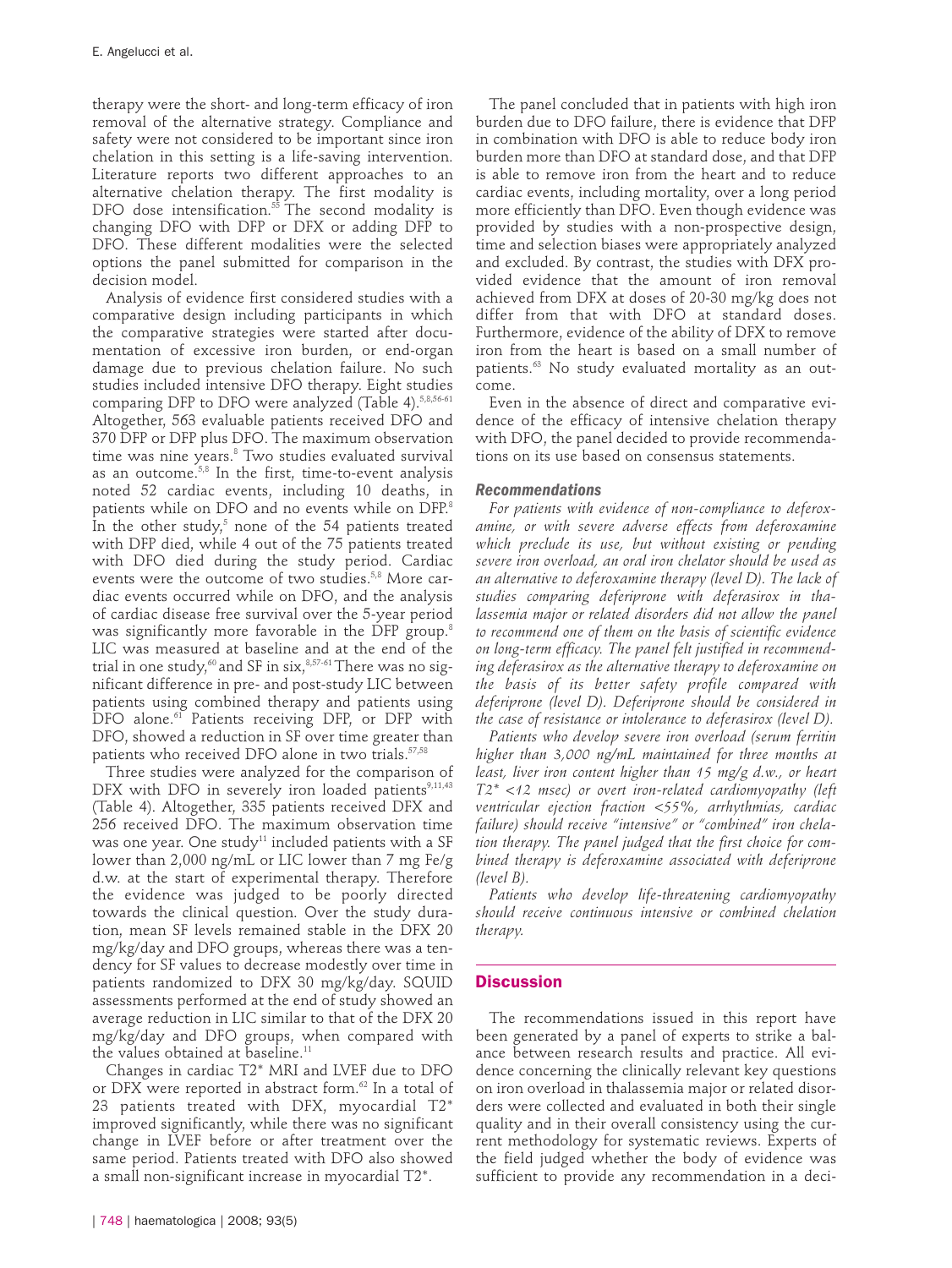| First author,<br>year<br>(reference)      | Study<br>arms                                                                                     | Target or actual<br>doses of the drugs                                                                                                                                                                                        | Design                                      | Thalassemia                                                                 | No of participants<br>Sickle cell                            | <b>Other</b>   | Age of participants,<br>years (mean $\pm$ SD)                                                                 | Allocation<br>concealed | Iron tests at trial<br>commencement<br>SF                                        | LIC       | <b>Observation</b><br>time                   | <b>Outcomes</b><br>measured                              |
|-------------------------------------------|---------------------------------------------------------------------------------------------------|-------------------------------------------------------------------------------------------------------------------------------------------------------------------------------------------------------------------------------|---------------------------------------------|-----------------------------------------------------------------------------|--------------------------------------------------------------|----------------|---------------------------------------------------------------------------------------------------------------|-------------------------|----------------------------------------------------------------------------------|-----------|----------------------------------------------|----------------------------------------------------------|
|                                           |                                                                                                   |                                                                                                                                                                                                                               |                                             | major                                                                       | anemia                                                       |                |                                                                                                               |                         |                                                                                  |           |                                              |                                                          |
| Olivieri,<br>1990 <sup>56</sup>           | DFO/DFP                                                                                           | DF0=50 mg/kg daily<br>DFP=50 mg/kg daily                                                                                                                                                                                      | Cross-over<br>trial                         | 24                                                                          | $\mathbf 0$                                                  | $\overline{2}$ | $23 + 8$                                                                                                      | N <sub>0</sub>          | 2463±1746                                                                        | ND        | 4 days each<br>arm                           | Urinary<br>iron<br>excretion                             |
| Taher,<br>200157                          | DFO/DFP                                                                                           | $DFO = 25 - 50$<br>mg/kg/d at least<br>5 days a week<br>DFP=75 mg/kg in<br>3 divided doses                                                                                                                                    | Comparative<br>non-randomized<br>trial      | $DFO=40$<br>$DFP=15$                                                        | 18<br>(DFP)                                                  | 1<br>(DFP)     | $DF0 = 17 \pm 4$<br>$DFP = 20 \pm 1$                                                                          | N <sub>0</sub>          | DF0=3480±417<br>DFP=3663±566                                                     | ND        | 2 yrs.                                       | SF:<br>compliance<br>with<br>treatment                   |
| Mourad,<br>200358                         | DFO/DFO<br>plus DFP                                                                               | DF0=40-50<br>mg/kg/day by<br>subcutaneous<br>infusion on 5 to 7<br>nights each week;<br>DFP=75 mg/kg in<br>3 divided oral doses                                                                                               | Parallel<br><b>RCT</b>                      | $DFO=14$<br>DFO plus<br>$DFP=1$                                             | $\mathbf{0}$                                                 | $\pmb{0}$      | 12-40                                                                                                         | N <sub>0</sub>          | $DF0 = 5506 \pm 635$<br>DFP plus DF0=4153<br>±517                                | ND        | 1 yr.                                        | SF; urinary<br>iron<br>excretion                         |
| Piga,<br>20035                            | DFO/DFP                                                                                           | DF0=20 to 50<br>mg/kg/day, 8-12-hour<br>subcutaneous infusion,<br>4-7 days a week<br>DFP= 25-100 mg/kg/day<br>divided in 3 doses                                                                                              | Retrospective<br>observational<br>study     | $DFO=75$<br>DFP=54;                                                         | $\mathbf 0$                                                  | $\theta$       | $DF0=19.4 \pm 6.9$<br>$DFP=17.1 \pm 4.1$                                                                      | N <sub>0</sub>          | DF0=1809± 1464<br>DFP=2033± 919                                                  | <b>ND</b> | At least 4<br>yrs.                           | SF,<br>cardiac<br>disease,<br>overall<br>survival        |
| Gomber,<br>2004 <sup>59</sup>             | DFO/DFP/<br>DFO plus DFP                                                                          | $DF0 = 40$ mg/kg/day over<br>8-10 hours, 5 days a week<br>DFP=75 mg/kg/day in 2-3<br>divided doses DFP+DF0=<br>75mg/kg/day in 2-3 divided<br>doses daily and DFO 40<br>mg/kg/day over a period of<br>8-10 hours 2 days a week | 3-arm<br>parallel RCT                       | $DFO=7$<br>$DFP = 9$<br>$DFP+DFO = 10$                                      | $\mathbf{0}$                                                 | $\mathbf 0$    | Children                                                                                                      | N <sub>0</sub>          | DF0=5077±1714<br>DFP=2672±886<br>DF0+DFP=3347<br>±1526                           | <b>ND</b> | 6 months                                     | SF, urinary<br>iron<br>excretion                         |
| Borgna-<br>Pignatti,<br>2006 <sup>8</sup> | DFO/DFP                                                                                           | DF0=30-50 mg/kg<br>per day, 5 to 6 times a week<br>DFP=75 mg /kg daily<br>in 3 divided doses                                                                                                                                  | <b>Observational</b>                        | $DFO = 359$<br>DFP=157                                                      | $\mathbf{0}$                                                 | 0              | DF0=17.4 (1.58-25.1)<br>DFP=17.5 (2.45-24.9)                                                                  | No                      | DF0=1460<br>$(160-9418)$<br>DFP=1870<br>$(532-10632)$                            | <b>NR</b> | 9 years<br>$(0.02 - 8.9$ yrs.)               | SF:<br>cardiac<br>events;<br>overall<br>survival         |
| Peng,<br>200660                           | DFO/DFP/DFO<br>combined<br>to DFP (DFO<br>administered<br>2-6 days each<br>week;DFP<br>every day) | DF0=30-50 mg/kg<br>per day, 3-7 days per week<br>DFP=75-80 mg /kg daily<br>in 3 divided doses                                                                                                                                 | Observational                               | $DFO=26$<br>DFP alone or in<br>combination=88                               | $\mathbf{0}$                                                 | $\theta$       | $DF0 = 15 \pm 6.5$<br>DFP alone= $16.4\pm6.0$<br>to $18.0 \pm 3.8$<br>$DFO+DFP=17.6\pm5.6$                    | N <sub>0</sub>          | DF0=2115±1830<br>DFP alone= $2754\pm$<br>891 to 4654± 5502<br>DF0+DFP=4699± 3340 | <b>NR</b> | $DFP =$<br>$27.7 - 7.7$<br>to 66.9<br>$+.20$ | SF                                                       |
| Ha,<br>2006618                            | DFO/DFO<br>plus DFP                                                                               | DF0=30-60 mg/kg/day<br>for at least 8 hours per day,<br>2 days per week;<br>DFP=75 mg/kg/day<br>in 3 divided doses                                                                                                            | <b>RCT</b>                                  | $DFO=16$<br>$DFO + DFP = 20$                                                | $\mathbf{0}$                                                 | $\mathbf{0}$   | 20 \$                                                                                                         | No                      | ΝR                                                                               | >7        | 18 months                                    | SF, LIC by<br>biopsy;<br>compliance<br>with<br>treatment |
| Piga,<br>200611                           | DFO/DFX                                                                                           | DF0=40 mg/kg<br>given on 5 consecutive<br>days each week<br>DFX: 10 or 20 mg/kg                                                                                                                                               | Randomized<br>controlled<br>phase II trial  | $DFO = 23$<br><b>DFX=48</b>                                                 | $\mathbf{0}$                                                 | 0              | $DFO=22.7$ (range<br>18-29) DFX=23.7<br>(range 17-33 for 10)<br>mg/kg, and 25.6 (range<br>19.50) for 20 mg/kg |                         | 2000-8000                                                                        | $5 - 15$  | 48 weeks                                     | SF; LIC by<br>SQUID                                      |
| Vichinsky,<br>200643555                   | DFO/DFX                                                                                           | DF0=20-60<br>mg/kg based on initial LIC;<br>DFX=10 mg/kg or<br>10-30 mg/kg according to<br>baseline LIC                                                                                                                       | Randomized open<br>label phase II trial     | 0                                                                           | DFO (LIC>70<br>$mg/gdw$ =36<br>DFX (LIC $>7$<br>mgFE/gdw)=64 |                | DF0=16 (3-51)<br>DFX=15 (3-54)                                                                                | No                      | DF0=2834<br>$(1015-15578)$<br>DFX=3460<br>$(1082 - 12901)$                       | >7        | 1 yr.                                        | SF, LIC<br>by SQUID;<br>compliance<br>to<br>treatment    |
| Cappellini, DFO/DFX<br>20069555           |                                                                                                   | DFX=20-30 mg/kg<br>DF0= from $35$ mg /<br>kg to >50 mg/kg<br>(according<br>to the LIC value)                                                                                                                                  | Randomized<br>controlled<br>phase III study | DFO (LIC> $7 \quad 0$<br>mg/g dw) = $197$<br>DFX (LIC>7<br>$mg/g$ dw) = 203 |                                                              | 0              | NR                                                                                                            | No                      | ΝR                                                                               | >7        | 1 yr.                                        | SF; LIC by<br>biopsy; net<br>body iron<br>balance        |

#### Table 4. Studies included in the systematic review of iron chelators in patients with severe iron overload.

*§ The study included two populations of patients dividied according to liver iron content, thus it was analysed only for the poor chelated population. §§The study of Ha reported the median age of the whole population of patients divided in poorly –chelated and well-chelated. §§§Results on the subgroup component with higher iron liver burden (greater than 7 mg Fe/g w.t.) were analysed in this session.*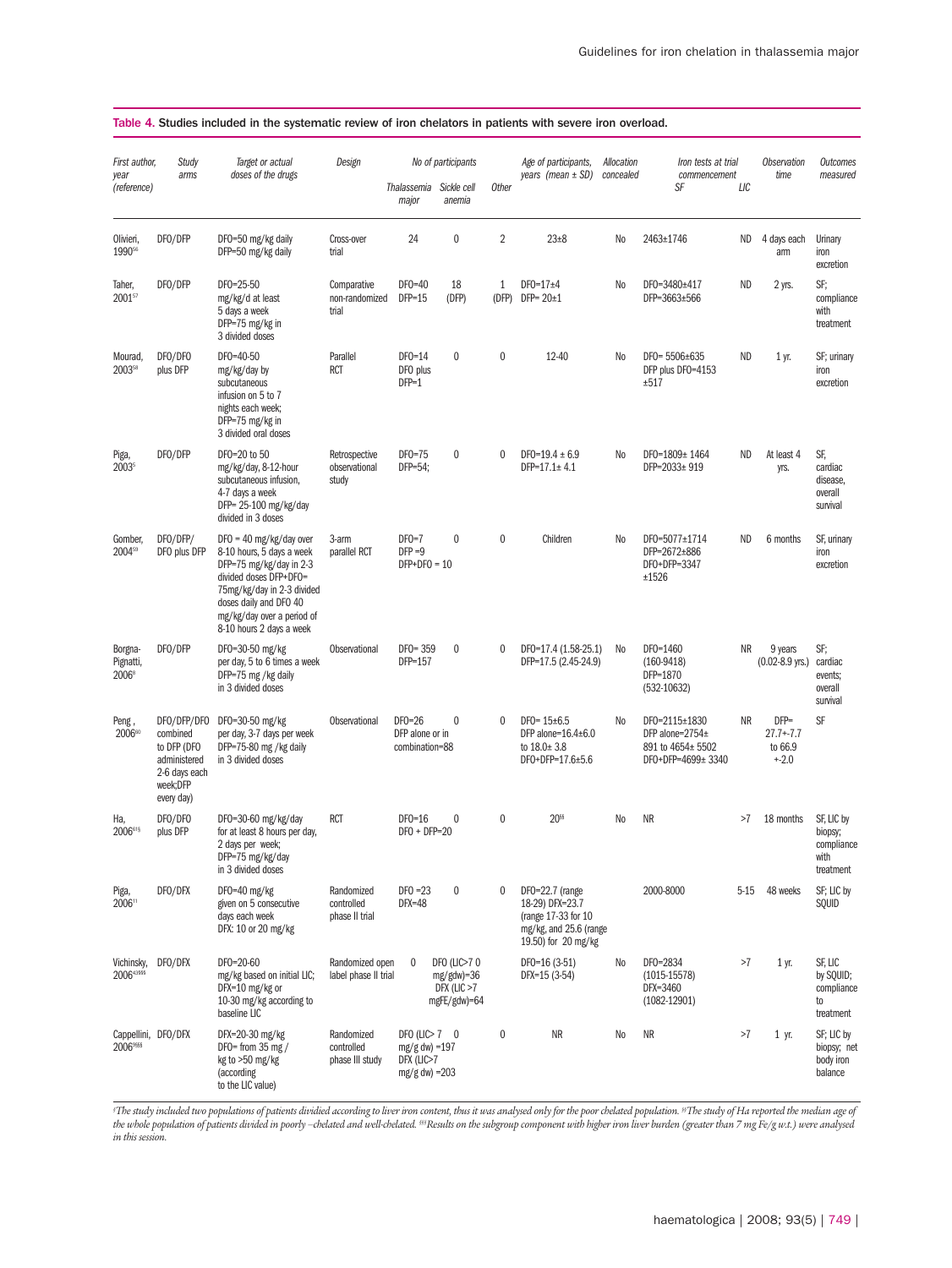sion process grounded on the concept that the relative benefit-to-risk balance of any decision results from a partially subjective process. As a consequence, consensus was a critical part of the present guideline production. The construct validity of the consensus methodology was assured by the analytical hierarchy multiple criteria decision-making process, $12,13$  by which the complex problems were reduced into small, easily manageable parts, ensuring that all important considerations were made, and multiple viewpoints were integrated into the decision-making process in an explicit and unbiased manner.

The results of this project cannot be compared with others obtained with similar evidence- and consensusbased methodology. The systematic reviews of literature and guidelines on iron chelators produced over recent years are now out of date.<sup>63-66</sup> By using SIGN grading system for therapeutic recommendations, no level A sentence was issued in our document. A B level was attributed to the recommendation on using combined therapy with DFO and DFP in patients who develop severe iron overload or overt iron-related cardiomyopathy. Most of the recommendations were made by the consensus of the experts (level D), testifying for the absence of sufficient scientific evidence. Indeed, most of the trials considered in the systematic review had design, directness and concealment failures. This also applies to the most critical decision on the choice of first-line, prophylactic iron chelation in patients who start therapy or who switch standard therapy. Even though on November 2005 the FDA granted DFX accelerated approval for the treatment of chronic iron overload due to blood transfusions in patients over two years of age, and similar approval was granted by the EMEA in Europe in 2007, the present guidelines do not recommend DFX to be used

# **References**

- 1. Hider RC, Zhou T. The design of orally active iron chelators. Ann N Y Acad Sci USA 2005;1054:141-54.
- 2. Hoffbrand AV, Cohen A, Hershko C. Role of deferiprone in chelation therapy for transfusional iron overload. Blood 2003;102:17-24.
- 3. Hershko C, Konijn AM, Nick HP, Breuer W, Cabantchik ZI, Link G. ICL670A: a new synthetic oral chelator: evaluation in hypertransfused rats with selective radioiron probes of hepatocellular and reticuloendothelial iron stores and in iron-loaded rat heart cells in culture. Blood 2001;97:1115-22.
- 4. Angelucci E, Giovagnoni A, Valeri G, Paci E, Ripalti M, Muretto P, et al. Limitations of magnetic resonance imaging in measurement of hepatic iron. Blood 1997;90:4736- 42.
- 5. Piga A, Gaglioti C, Fogliacco E, Tricta F. Comparative effects of deferiprone and deferoxamine on survival and cardiac disease in patients with thalassemia major: a

retrospective analysis. Haematologica 2003;88: 489-96.

- 6. Borgna-Pignatti C, Rugolotto S, De Stefano P, Zhao H, Cappellini MD, Del Vecchio GC, et al. Survival and complications in patients with thalassemia major treated with transfusion and deferoxamine. Haematologica 2004;89:1187-93.
- 7. Piga A, Fischer R, Harmatz P. Comparison of LIC obtained from biopsy, BLS and R2-MRI in iron overloaded patients with  $\beta$ -thalassemia, treated with deferasirox (Exjade, ICL670). Blood 2005;106: 11755.
- 8. Borgna-Pignatti C, Cappellini MD, De Stefano P, Del Vecchio GC, Forni GL, Gamberini MR, et al. Cardiac morbidity and mortality in deferoxamine- or deferiprone-treated patients with thalassemia major. Blood 2006; 107:3733-7.
- 9. Cappellini MD, Cohen A, Piga A, Bejaoui M, Perrotta S, Agaoglu L, et al. A phase 3 study of deferasirox (ICL670), a once-daily oral iron chelator, in patients with beta-thalassemia. Blood 2006;107:3455-62.
- 10. Galanello R, Kattamis A, Piga A, Fischer R, Leoni G, Ladis V, et al. A

instead of DFO in first-line therapy. The panel judged that the evidence on long-term efficacy and safety of DFX was not sufficient to allow approval of its use as first-line therapy in practice. The use of the drug in registries or clinical trials seemed a more cautious recommendation.

The treatment policy of these guidelines is provisional. An early update of the present guidelines in accordance with incoming evidence-based information should be expected and encouraged.

# **Authorship and Disclosures**

All authors were part of the expert panel and contributed equally to the research, data collection, analysis and interpretation, statistical analysis, and drafting the manuscript. GB and ST designed the project and obtained funding. GB and MM conducted the systematic literature review. Authors are listed in alphabetic order. The Italian Society of Hematology (SIE) received an unrestricted educational grant from Novartis Pharma for literature search, consensus conferences and secretarial personnel for this project.

EA received honoraria as part of the speaker bureau from Novartis Pharma GB; no information to disclose. CC no information to disclose; MDC received honoraria as part of the speaker bureau from Novartis Pharma; MC no information to disclose; RG has been supported in part by research funding and received honoraria as a speaker from Novartis Pharma and Apotex. MM no information to disclose. AP has been supported in part by research funding and received honoraria as part of the speaker bureau from Novartis Pharma, Apotex and Genzyme. ST is recipient of an unrestricted educational grant from Novartis.

> prospective randomized controlled trial on the safety and efficacy of alternating deferoxamine and deferiprone in the treatment of iron overload in patients with thalassemia. Haematologica 2006;91: 1241-3.

- 11. Piga A, Galanello R, Forni GL, Cappellini MD, Origa R, Zappu A, et al. Randomized phase II trial of deferasirox (Exjade, ICL670), a oncedaily, orally-administered iron chelator, in comparison to deferoxamine in thalassemia patients with transfusional iron overload. Haematologica 2006;91:873-80.
- 12. Dolan JG. Involving patients in decisions regarding preventive health interventions using the analytic hierarchy process. Health Expect 2000; 3: 37-45.
- 13. Hariharan S, Dey PK, Chen DR, Moseley HS, Kumar AY. Application of analytic hierarchy process for measuring and comparing the global performance of intensive care units. J Crit Care 2005;20:117- 24.
- 14. William PL, Webb C. The Delphi technique: a methodological discus-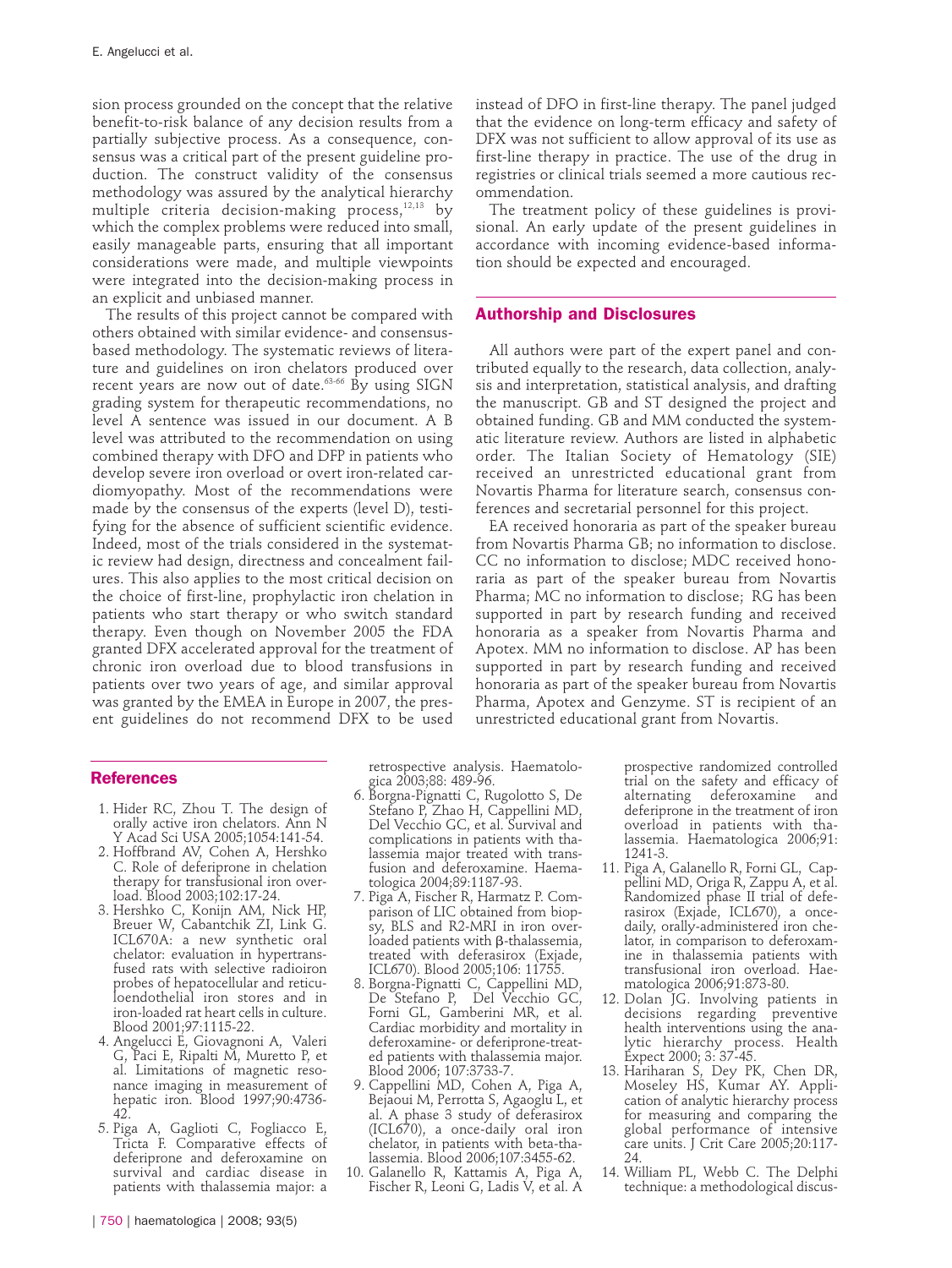sion. J Adv Nurs 1994;19:180-6.

- 15. Harbour R, Miller J, for the Scottish Intercollegiate Guidelines Network Grading Review group. Br Med J 2001;323:334-6.
- 16. Delbecq AL, van de Ven AH, Gustafson DH. Group Techniques for Program Planning: A guide to nominal group and Delphi processes. 1975; Scott, Foresman and Co., Glenview, IL, USA.
- 17. Angelucci E, Brittenham GM, McLaren CE, Ripalti M, Baronciani D, Giardini C, et al. Hepatic iron concentration and total body iron stores in thalassemia major. N Engl Med 2000;343:327-31.
- 18. Letsky EA, Miller F, Worwood M, Flynn DM. Serum ferritin in children with thalassaemia regularly transfused. J Clin Pathol 1974;27: 652-5.
- 19. Worwood M, Cragg SJ, Jacobs A, McLaren C, Ricketts C, Economidou J. Binding of serum ferritin to concanavalin A: patients with homozygous beta thalassaemia and transfusional iron overload. Br J Haematol 1980;46:409-16.
- 20. Aldouri MA, Wonke B, Hoffbrand AV, Flynn DM, Laulicht M, Fenton LA, et al. Iron state and hepatic disease in patients with thalassaemia major, treated with long term subcutaneous desferrioxamine. J Clin Pathol 1987;40:1353-9.
- 21. Mazza P, Giua R, De Marco S, Bonetti MG, Amurri B, Masi C, et al. Iron overload in thalassemia: comparative analysis of magnetic resonance imaging, serum ferritin and iron content of the liver. Haematologica 1995;80:398-404.
- 22. Bonetti MG, Castriota-Scanderbeg A, Criconia GM, Mazza P, Sacco M, Amurri B, et al. Hepatic iron overload in thalassemic patients: proposal and validation of MRI method of assessment. Pediatr Radiol 1996;26: 650-6.
- 23. Telfer PT, Prestcott E, Holden S, Walker M, Hoffbrand AV, Wonke B. Hepatic iron concentration combined with long-term monitoring of serum ferritin to predict complications of iron overload in thalassaemia major. Br J Haematol 2000; 110:971-7.
- 24. Voskaridou E, Douskou M, Terpos E, Papassotiriou I, Stamoulakatou A, Ourailidis A, et al. Magnetic resonance imaging in the evaluation of iron overload in patients with beta thalassaemia and sickle cell disease. Br J Haematol 2004; 126:736-42.
- 25. Brittenham GM, Farrell DE, Harris JW, Feldman ES, Danish EH, Muir WA, et al. Magnetic-susceptibility measurement of human iron stores. N Engl J Med 1982;307: 1671-5.
- 26. Gomori JM, Horev G, Tamary H, Zandback J, Kornreich L, Zaizov R, et al. Hepatic iron overload: quantitative MR imaging. Radiology

1991; 179:367-9.

- 27. Papakonstantinou OG, Maris TG, Kostaridou V, Gouliamos AD, Koutoulas GK, Kalovidouris AE, et al. Assessment of liver iron overload by T2-quantitative magnetic resonance imaging: correlation of T2- QMRI measurements with serum ferritin concentration and histologic grading of siderosis. Magnetic Res Imag 1995;13:967-77.
- 28. Anderson LJ, Holden S, Davis B, Prescott E, Charrier CC, Bunce NH, et al. Cardiovascular T2-star (T2\*) magnetic resonance for the early diagnosis of myocardial iron overload. Eur Heart J 2001;22: 2171-9.
- 29. Ooi GC, Khong PL, Chan GC, Chan KN, Chan KL, Lam W, et al. Magnetic resonance screening of iron status in transfusion-dependent beta-thalassaemia patients. Br J Haematol 2004;124:385-90.
- 30. Wood JC, Enriquez C, Ghugre N, Tyzka JM, Carson S, Nelson MD, et al. MRI R2 and R2<sup>\*</sup> mapping accurately estimates hepatic iron concentration in transfusiondependent thalassemia and sickle cell disease patients. Blood 2005; 106:1460-5.
- 31. St Pierre TG, Clark PR, Chua-anusorn W, Fleming AJ, Jeffrey GP, Olynyk JK, et al. Noninvasive measurement and imaging of liver iron concentrations using proton magnetic resonance. Blood 2005; 105: 855-61.
- 32. Christoforidis A, Haritandi A, Tsatra I, Tsitourides I, Karyda S, Athanassiou-Metaxa M. Four-year evaluation of myocardial and liver iron assessed prospectively with serial MRI scans in young patients with beta-thalassaemia major: comparison between different chelation regimens. Eur J Haematol 2007;78:52-
- 33. Bronspiegel-Weintrob N, Olivieri NF, Tyler B, Andrews DF, Freedman MH, Holland FJ. Effect of age at the start of iron chelation therapy on gonadal function in bthalassemia major. N Engl J Med 1990;323:713-9.
- 34. Olivieri NF, Nathan DG, Mac-Millan JH, Wayne AS, Liu PP, McGee A, et al. Survival in medically treated patients with homozygous beta-thalassemia. N Engl J Med 1994;331: 574-8.
- 35. Davis BA, O'Sullivan C, Jarritt PH, Porter JB. Value of sequential monitoring of left ventricular ejection fraction in the management of thalassemia major. Blood 2004;104: 263-9.
- 36. Ceci A, Baiardi P, Catapano M, Felisi M, Cianciulli P, De Sanctis V, et al. Risk factors fo death in patients with  $\beta$ -thalassemia major: results of a case control study. Haematologica 2006;91:1420-1.
- 37. Olivieri NF, Brittenham GM. Final result of the randomized trial of

deferiprone (L1) and deferoxamine<br>(DFO) Blood 1997:90:264a 1997;90:264a [abstract].

- 38. Maggio A, D'Amico G, Morabito A, Deferiprone versus deferoxamine in patients with thalassemia major: a randomized clinical trial. Blood Cells Mol Dis 2002;28:196- 208.
- 39. Anderson LJ, Wonke B, Prescott E, Holden S, Walker JM, Pennell DJ. Comparison of effect of oral deferiprone and subcutaneous desferrioxamine on myocardial iron concentrations and ventricular function in b-thalassaemia. Lancet 2002; 360:516-20.
- 40. Pepe A, Lombardi M, Positano V, Cracolici E, Capra M, Malizia R, et al. Evaluation of the efficacy of oral deferiprone in  $\beta$ -thalassemia major by multislice multiecho T2\*. Eur J Haematol 2006;76:183-92.
- 41. Pennell DJ, Berdoukas V, Karagiorga M, Ladis V, Piga A, Aessopos A, et al. Randomized controlled trial of deferiprone or deferoxamine in b-thalassemia major patients with asymptomatic myocardial siderosis. Blood 2006; 107:3738-44.
- 42. Tanner MA, Galanello R, Dessi C, Smith GC, Westwood MA, Agus A, et al. A randomized, placebocontrolled, double-blind trial of the effect of combined therapy with deferoxamine and deferiprone on myocardial iron in thalassemia major using cardiovascular magnetic resonance. Circulation 2007; 115: 1876-84.
- 43. Vichinsky E, Onyekwere O, Porter J, Swerdlow P, Eckman J, Lane P, et al. Deferasirox in Sickle Cell Investigators. A randomised comparison of deferasirox versus deferoxamine for the treatment of transfusional iron overload in sickle cell disease. Deferasirox in Sickle Cell Investigators. Br J Haematol 2007; 136:501-8.
- 44. Cappellini MD, Bejaoui M, Agaoglu L, et al. Patient satisfaction with deferasiorx (Ejade, ICL 670) an oral form of chelation therapy versus deferoxamine an infused chelation therapy. Blood<br>2005;106:759a-760a [abstract 2005;106:759a-760a 2704].
- 45. Telfer PT, Prestcott E, Holden S, Walker M, Hoffbrand AV, Wonke B. Hepatic iron concentration combined with long-term monitoring of serum ferritin to predict complications of iron overload in thalassaemia major. Br J Haematol 2000; 110:971-7.
- 46. Shalitin S, Carmi D, Weintrob N, Phillip M, Miskin H, Kornreich L, et al. Serum ferritin level as a predictor of impaired growth and puberty in thalassemia major patients. Eur J Haematol 2005;74: 93-100.
- 47. Chrysohoou C, Panagiotakos DB, Barbetseas Y, Brilli S, Lambrou S,